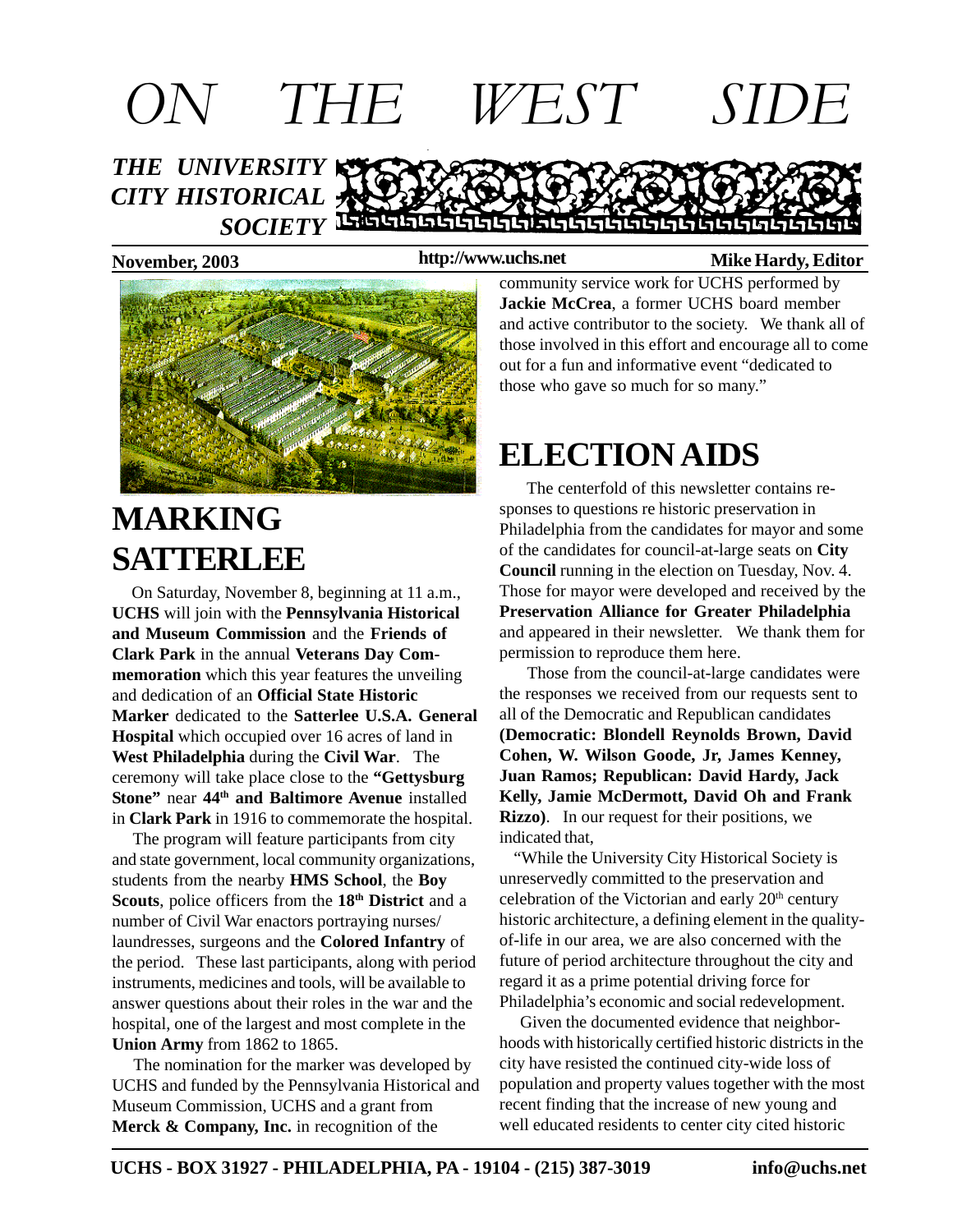architecture as the number one factor in their decision to locate there from other areas, could you provide us with responses to the following questions? These will be published in our next newsletter prior to the coming election for the benefit of our members."

 These responses are provided to give our members information about their decisions on Nov. 4. **We urge you all to vote!**

## **2003 HOUSE TOUR REPORT**

 The **"Renovations and Restorations" UCHS Fall House Tour** inspired everyone who took it! With close to 160 tickets sold on a sunny Sunday afternoon on September 21, 2003, it was a beautiful day to walk the area from **Chester Avenue** to **Larchwood Avenue, 45th Street** to **48th Street**, and step into the ten houses and two restaurants featured. Visitors had the opportunity to see kitchen and bath projects, porch and facade restorations, and new decks and gardens. Some of the houses had been "saved" from some pretty brutal abuse or deconverted from previous uses as multi-unit rental properties. At some stops, recent homebuyers had totally renovated just-purchased homes in the past year, while in other houses, long-time homeowners showed projects they had tackled just recently. All owners had advice, renovation tips and inspiration to offer their visitors; and in return, the visitors provided enthusiasm and praise for the work they admired!

 Thanks to homeowners **Ernie Waugh; Jonathon & Max Cass & Jackie Caridad; Will Giesey & Sherry Gauldin & Valentine; Nancy Juergens & Bob Behr & Annie**

**Juergens-Behr; Julie & Ray Davis; Dick & Jean Landis; Isabel & Rod Boston; Don Caskey & Warren Cederholm; Roy Harker & Bob Ranando;** and **Stephen Wagner & Jason Bell** for doing all that inspiring work and inviting us into their homes. Thanks also to **Vientiane Café, 4728 Baltimore Avenue** for serving as the site for ticket sales, and to **Abbraccio, 820 S. 47<sup>th</sup> Street** for inviting all to stop by for a break and a snack during the tour, where **Baltimore Avenue Corridor Manager (and UCHS Board Member), Eli Massar** was also on hand to answer questions about the on-going effort to revitalize Baltimore Avenue.

 All the properties without UCHS historic date plaques were supplied with them and complementary UCHS memberships as a small token of our collective appreciation, which also goes to the tour committee: **Melani Lamond, Marielena Mata, Stephen Wagner** and **Joan Wells**. Great job by all!



# **THE ART OF RUTH MOLLOY**

 The legacy of **Ruth Molloy** (July 24, 1910 – Nov. 8, 2002) lives on, not only in memorials at www.uchs.net, but through the efforts of her daughters, of whom she was especially proud. One of them, **Brenda Palley**, has organized a special exhibit of Ruth's photos, sculpture and artifacts for local display from Nov 8 -29 and all **UCHS** members are invited to join the opening party at **The University City Arts League, 4226 Spruce Street** on Friday, November 7th between 5 and 7:30 p.m. Brenda's description of her mother's work, spirit and working philosophy follows:

 "When Ruth was eleven, she recited **Shelley's** *Ode to the West Wind***.** She knew that she would win First Prize. She didn't. Fifty years later, she said to her daughter, 'I didn't need to win. I already knew exactly how it was going to feel.'

 Ruth always lived on two levels without losing her balance. The rational nourished the irrational. The impossible became the thing well done. Solitude was never loneliness: it was her pleasure and reward. After all, she could go to a banquet anytime. Ruth knew everyone and almost everything worth knowing and she could put her hand on the book that would give her the answers to everything else.



 She even had spare time. Some of what she did with it appears in this exhibition. As Shelley said in his *Ode*, **'Be thou, Spirit fierce, my spirit! Be thou me, impetuous one!'**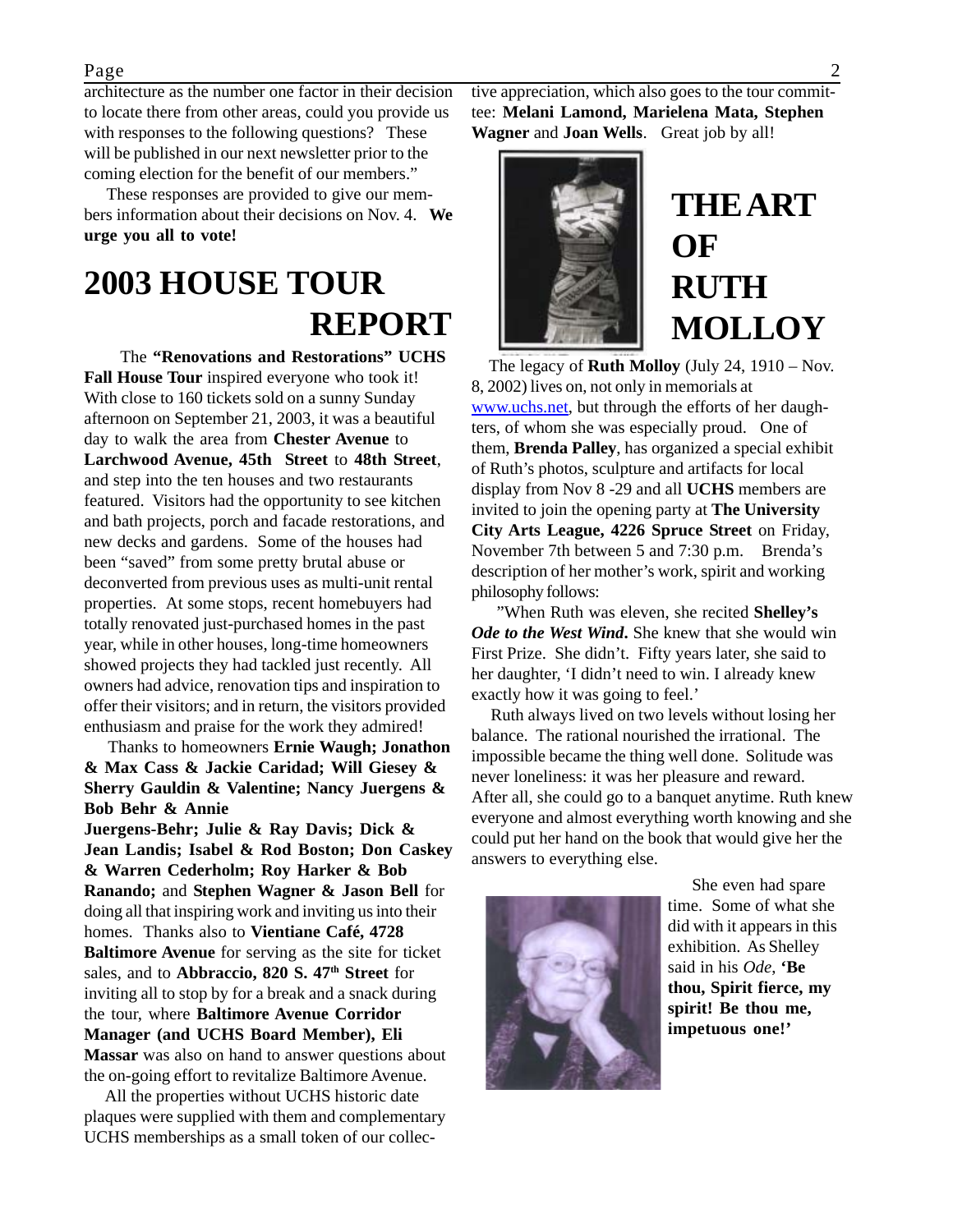# **UPDATE: STATE HISTORIC TAX CREDITS**

 **Pennsylvania State Historic Tax Credits** are on the move! **House Bills 951** and **952** unanimously passed during the House of Representatives votes on October 15th. Bill 951 is targeted at homeowners in historic districts who would receive a 20% state income tax credit for rehabilitating older residential properties along with a state sales tax waiver for the cost of materials and services and exemption from the state share of the realty transfer tax. Bill 952 provides similar benefits to owners of income producing properties and is modeled after the **Federal Rehabilitation Tax Credit**. Both bills received 199 "Yes" votes and 0 "No" votes.

 Next will be the Senate's version, **SB 820**, which is in the **Finance**

**Committee**. We'll keep updated as to its progress and will be contacting our State Senators, to inform them that, as of today, judging by the map reproduced on www.uchs.net, over 2/3 of the residential properties in University City are within **National Register Districts**, all of which could receive major assistance in their preservation if these measures were adopted by the state.

 If you want the latest news, contact: info@pataxcredit.com and check out www.PATaxCredit.com for the full details.



## **SKALER STRIKES AGAIN**

 **Robert Morris Skaler**, the forensic

architect, architectural historian, post card collector and author of the hugely successful **West Philadelphia, University City to 52nd Street**, continues to attract attention and requests for copies on our website. Bob has added a new Philadelphia title to the **Arcadia Publishing Company's Images of America Series**, this time a survey of vintage views of the city's **Broad Street**, both north and south of City Hall. Copies can be located in most good area book stores and it is priced at \$20, like the University

City version. Great viewing and reading as usual.

# **OUR READERS RESPOND**

 "October 13, 2003 – Thanks to the **UCHS Calendar of Events**, I enjoyed last Saturday's 3 p.m. **Schuylkill River Cruise** (from **Bartram's Garden**).

 The cruise revealed to me views of Philadelphia I had not seen before. Particularly, the creation of the **East Bank Walkway** with access to the left bank down pedestrian ramps from a couple of bridges.

I was impressed by the restored **Fairmount**

**Water Works**.

 The East Bank Walkway and the Water Works will be a gem in the **Schuylkill River** crown. I thank you,"

**Bob Weidenbacker, 3610 Hamilton Street.**

## **WINDOWS & WELCOMES**

 Brochures and packets that is. The first 1000 of our **"Welcome to the Neighborhood and Historic Streetscapes of University City"** produced with the assistance of the **University City District** have gone out to new/and not so new neighbors, providing them with information about preserving and enjoying the resources of the neighborhood along with some cost cutting coupons for use in area businesses. A new series will need to be produced soon to meet the demand, so if you are interested in helping or suggesting someone interested in a worthwhile community service project to assist with the stuffing, get in touch. Also, businesses and community organizations have an ongoing offer of these packets to augment with their own informational materials and distribute to their members or prospective members.

 And, the informative and well reviewed **Windows: Repair or Replace?,** the first in our **Practical Preservation Series**, authored by UCHS Board member, **Jeremy Wells**, continues to be requested, both by UCHS members, who may receive one free, and non-members, who need only send us \$3 for postage and handling for a personal mailing/delivery. Or, both members and non-members may pick up free copies during working hours at the **UCD** offices, **3940 Chestnut Street.** The booklet, designed both